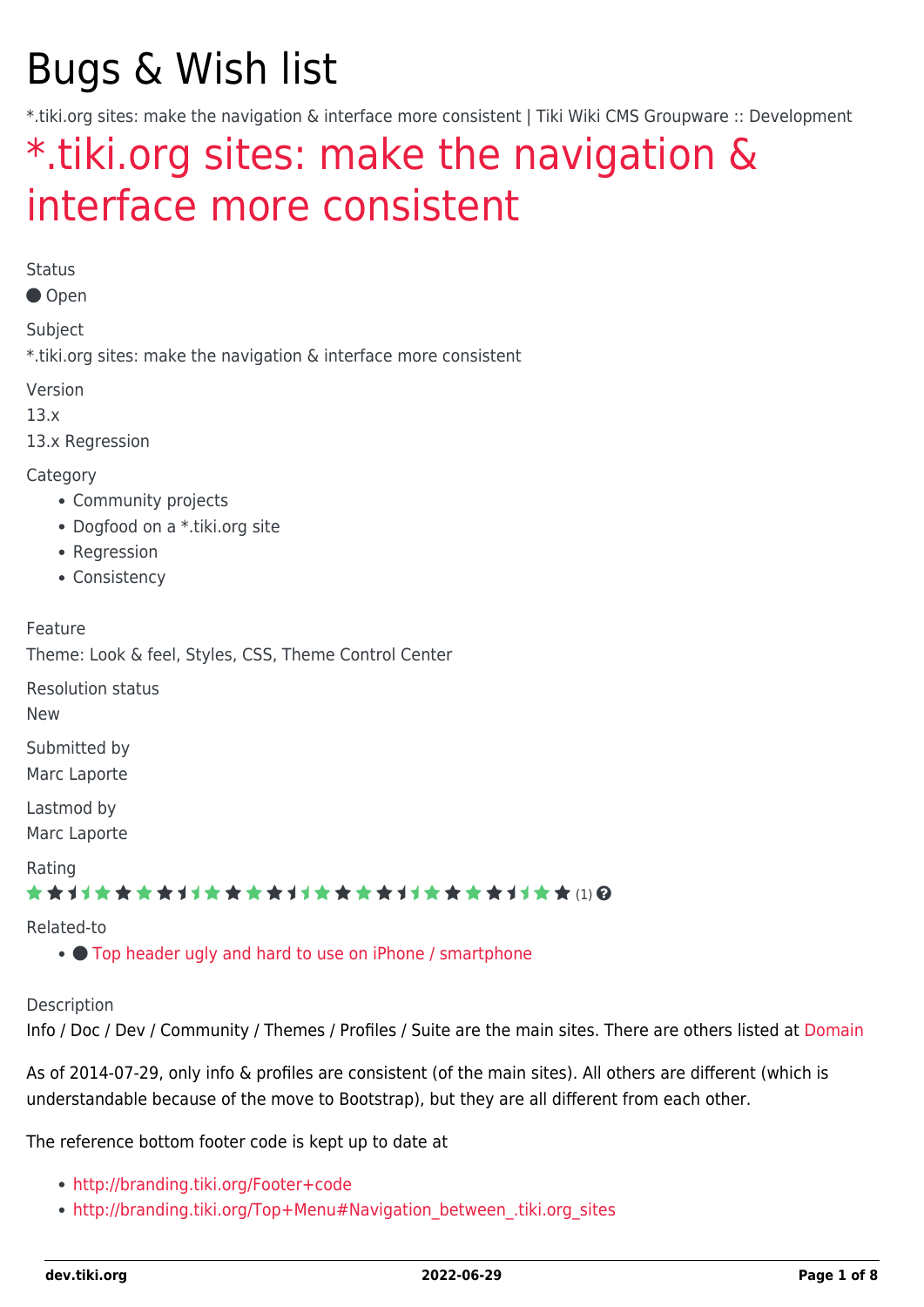| Importance<br>10 high                                                           |  |
|---------------------------------------------------------------------------------|--|
| Easy to solve?<br>7                                                             |  |
| Priority<br>70                                                                  |  |
| Demonstrate Bug (Tiki 19+)<br>Please demonstrate your bug on show2.tikiwiki.org |  |
| Version: trunk <del>V</del> Create show2.tikiwiki.org instance                  |  |
| <b>Ticket ID</b><br>5386                                                        |  |
| Created<br>Tuesday 29 July, 2014 23:26:07 GMT-0000<br>by Marc Laporte           |  |
| LastModif<br>Friday 01 August, 2014 15:47:34 GMT-0000                           |  |

### Comments



#### [gezza](https://dev.tiki.org/user10565) 04 Aug 14 05:31 GMT-0000

I was wondering how to decide about how the sites should look like after bootstrap, let it grow organic like now or make a contest/vote/similar? I've been working on dev and community, they look almost same and the style is ok for

me, but it is a matter of taste  $\mathbf{C}$ 



#### [Marc Laporte](https://dev.tiki.org/user11197) 10 Aug 14 17:21 GMT-0000

The design change didn't have to happen at the same time as the release of 13.0 fivealive.css could have been kept, and thus, all the sites would have consistent design, and in a separate step, make proposals and accept a design. Then, implement. There would have been no time pressure. But now, the sites have been in a bad state for quite a long time. I am worried this will be another case of project started, and never finished, leaving us with a mess like [Too many](https://dev.tiki.org/wish5406) [useless or redundant fields when editing a wish](https://dev.tiki.org/wish5406)

What is needed is leadership (with a plan)!

**Thanks!**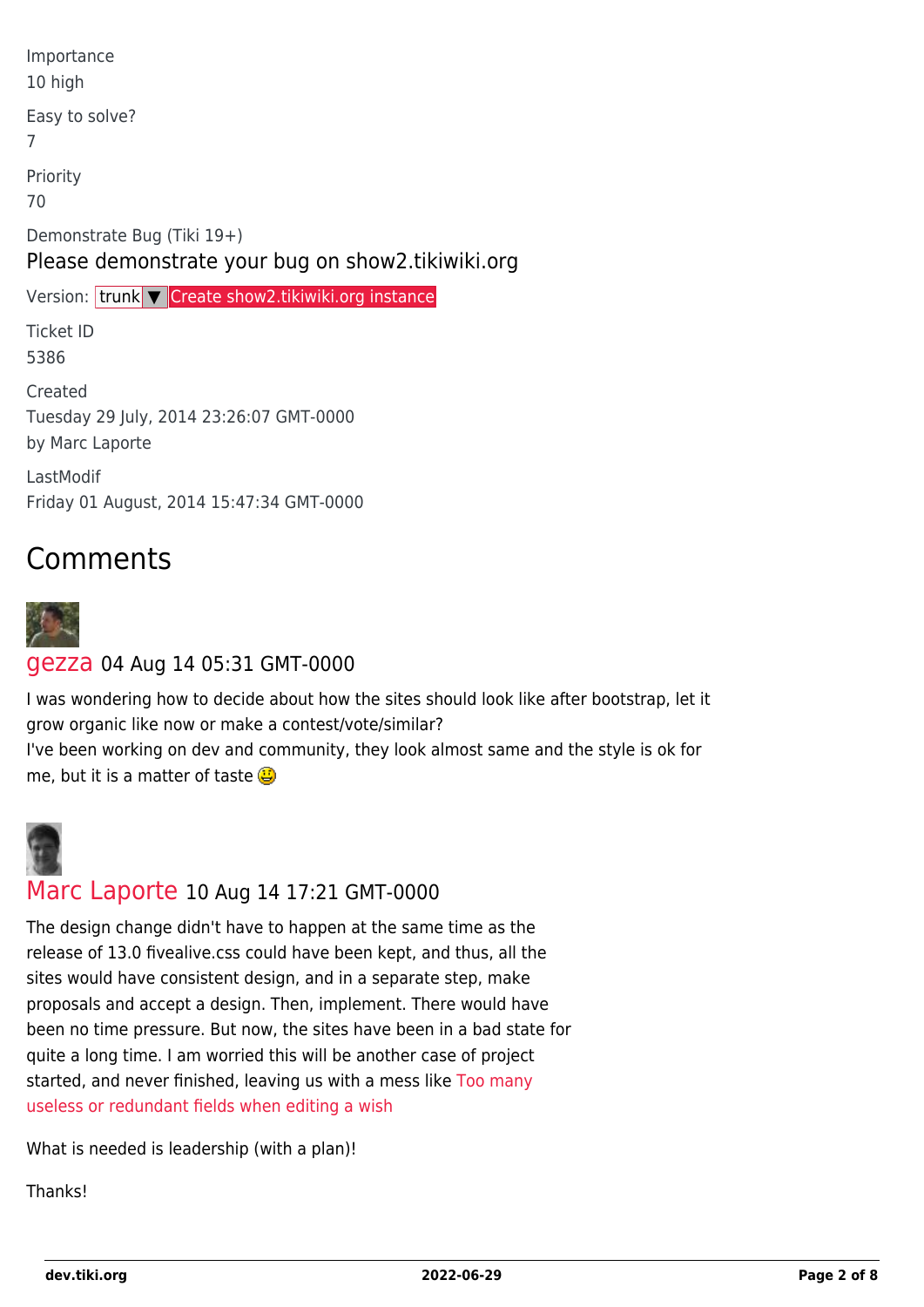

#### [gezza](https://dev.tiki.org/user10565) 11 Aug 14 15:08 GMT-0000

doc was modified by Torsten I think, I did not touch that



I liked your improvements!



[Marc Laporte](https://dev.tiki.org/user11197) 11 Aug 14 20:53 GMT-0000

Who does what when and what are the objectives?



[Marc Laporte](https://dev.tiki.org/user11197) 28 Aug 14 19:25 GMT-0000

Hi!

The design of <http://suite.tiki.org/Tiki+Suite> has been broken again.

So I ask again: what is the plan?

Who will do what and when?

Thanks!



Torsten Fabricius 29 Aug 14 22:54 GMT-0000

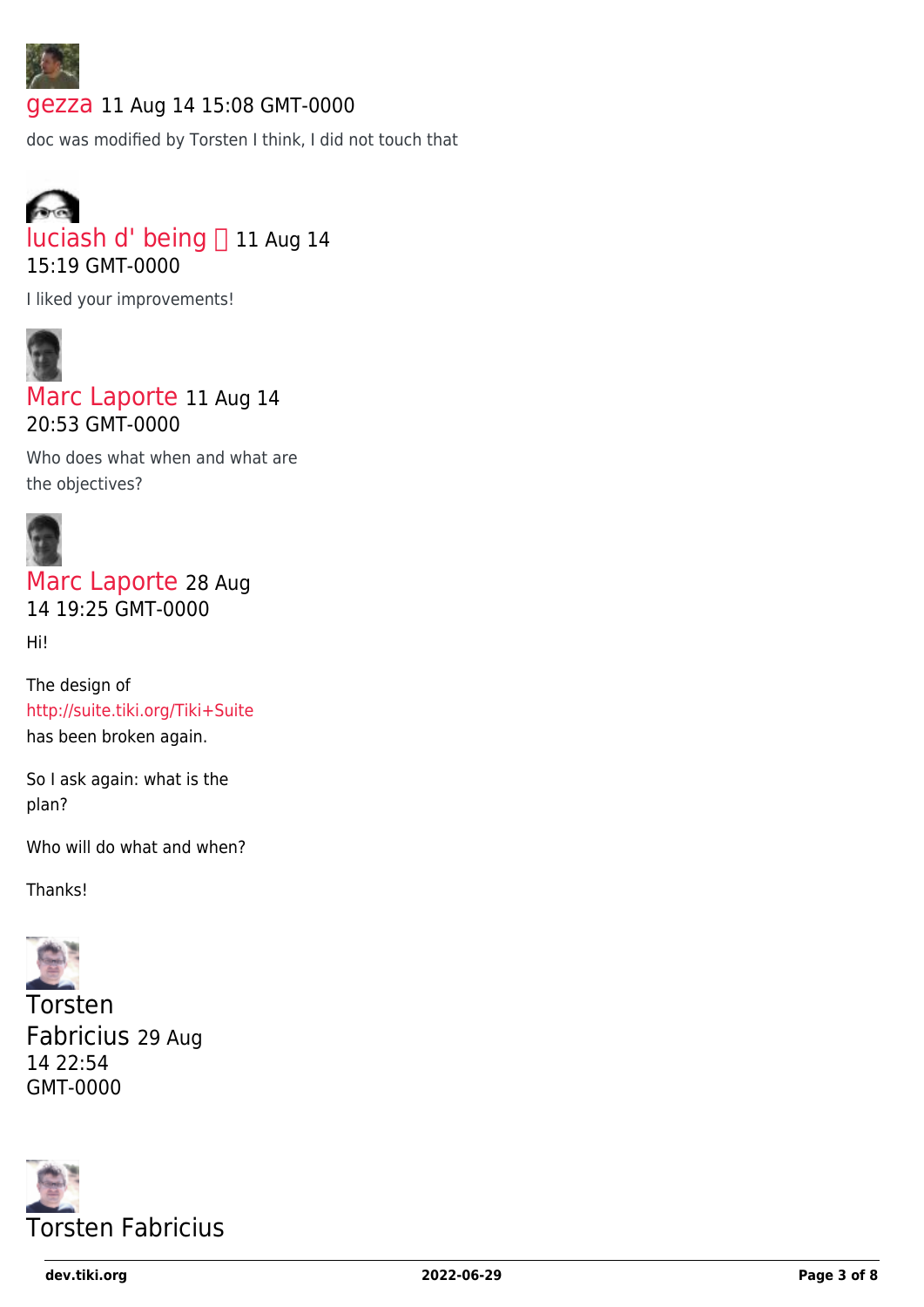#### 29 Aug 14 22:56 GMT-0000

Gary made suite.t.o consistent with the other upgraded sites apart from the navbar\_fixed-top. I am now making the navbar\_fixed-top consistent over all upgraded sites and then we leave it until we have a proper and agreed new design.

Focus now is on the redesign - give us a few days for getting the right workflow and concept together. Feedback well appreciated.

Regards, Torsten



Hi,

the navbar fixed-top somehow helps for a bit cleaner and less messy look.

The slim design, which we have on doc.t.o and which you temporarily implemented on t.o and dev.t.o found the most agreement and at all, it seems that nearly everybody who raised words regarding our "uprade accident" or better identified: "messy situation", are very positiv to it, see it as an improvement.

I will step by step implement the navbar\_fixed-top on all Tiki13 upgraded sites and sametime I +100 (in words strongly recommend!) to leave that as the only one emergency adjustment regarding the Tiki theme until we find a proper sustainable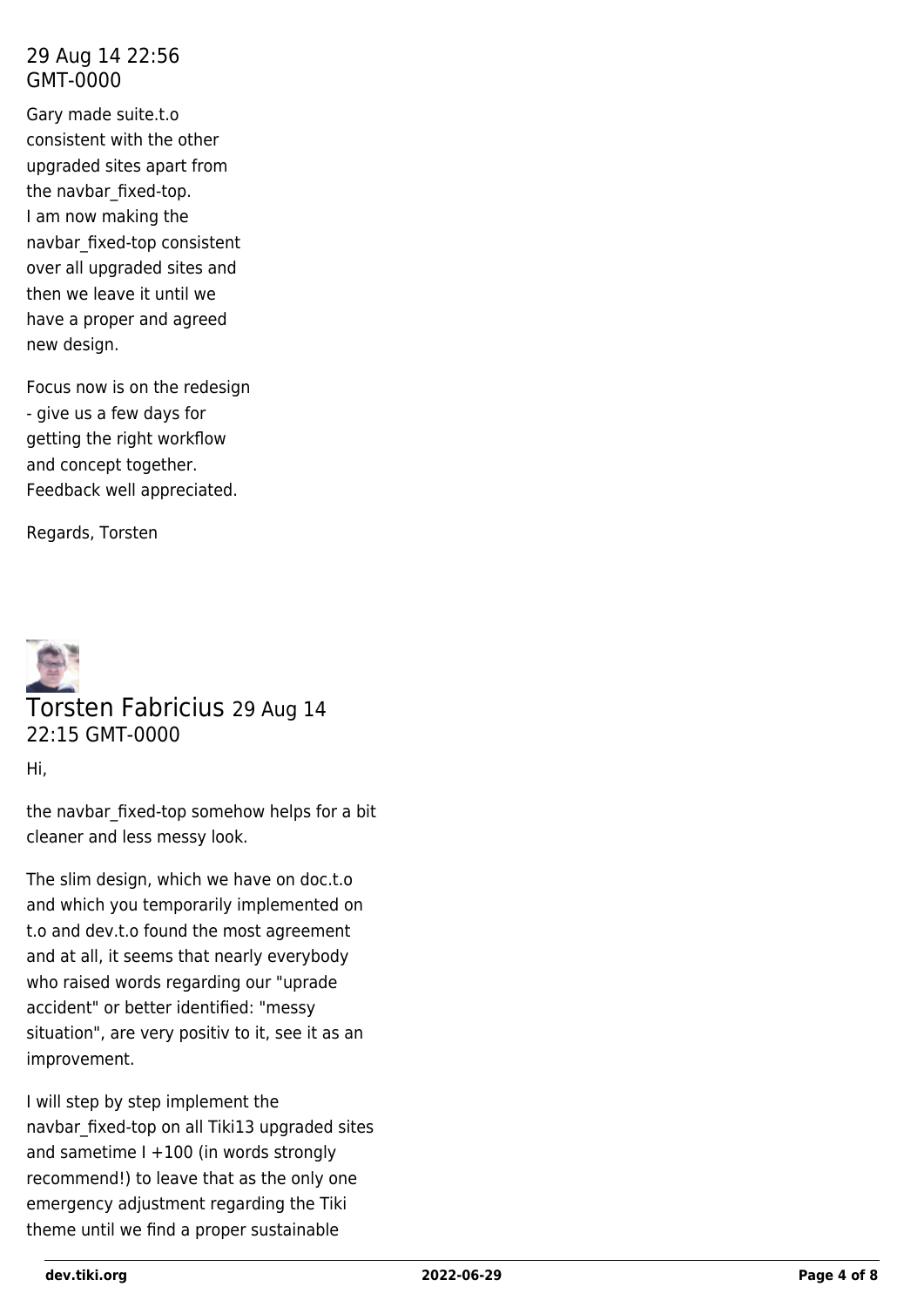solution and an agreement throughout the community.

Gezza, would you please provide me with the links of the small colored icons, then I reintegrate them into the navbar brand.

For sustainable coloring of the navbar, I'll chat with Gary lateron.

In case you want to add the icons yourself or help adding the navbar unreverting yourself, please mind the custom\_module naming to be consistent:

header navbar fixed-top (like on doc.t.o and t.o)

This is not necessarily for all types of custom modules, but specifically for navbars and similar modules which are made for one specific place.

If you have objections against this naming convention, please feel free to mention and to discuss ... it just makes my live a bit easier finding the stuff where I have to edit ever here and then.

Greetz, Torsten



(This is actually a reply to the 12 August comment, but the list indenting made it impossibly narrow, so I moved the comment to here.) I just changed the Tiki Suite perspective preference for 'theme' from Fivealive to Fivealive-lite, to be consistent with the other sites. Is this what was broken? It's missing the topbar treatment that's on the other sites, but I'll leave that to the person who's been implementing it, since it isn't documented anywhere as far as I know.

I suggest just unifying the appearance of the sites for now, if people are more or less ok with the Fivealive-lite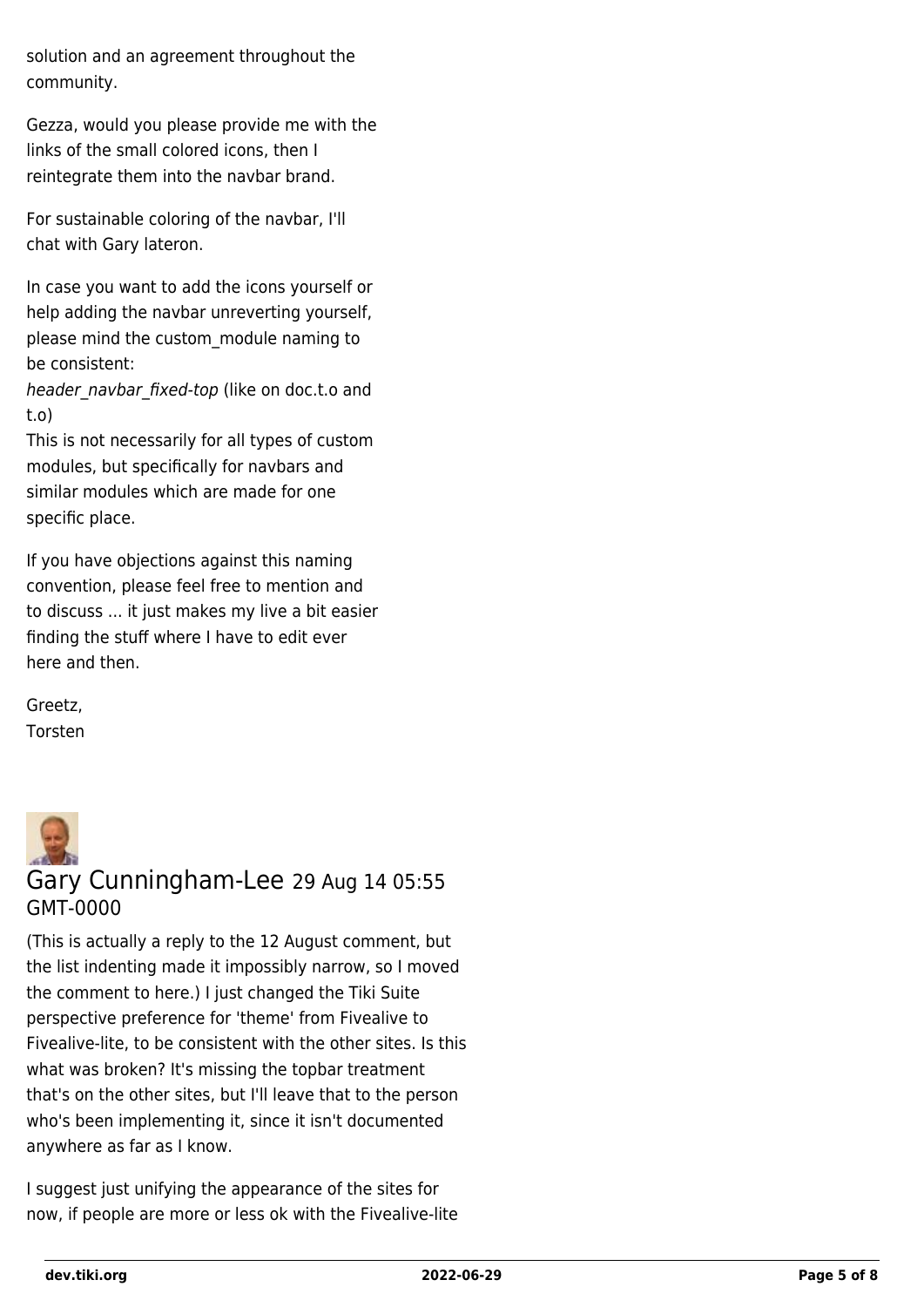theme. That is, just have the same static topbar if that's what people want, and so on. And then suggest further modifications or theme changes in a discussion so changes can be agreed to first before being implemented at the sites. if Fivealive-lite itself is a problem, then revert to FIvealive and do the discussion from there.



#### Torsten Fabricius 29 Aug 14 22:02 GMT-0000

Imho we need at least some treatment. The navbar\_fixed-top (first implemented on doc.t.o) seem to find a wider agreement and give the "undesign" some frame. The eye has some structural to start - it looks not so messy.

And we have login, registrations + account settings (on community), links to all other sites AND switch language! on a place where users likely expect it and where theses items are not in the way.

Absolutely I agree, that this is it with "emergency action" and we leave it that way, until we find an applicable solution for the whole lot of community sites.

No organic development or so - we need a clean clear spot on solution, cool and sexy design, same time fully userfriendly and collaboration convenient.

Torsten



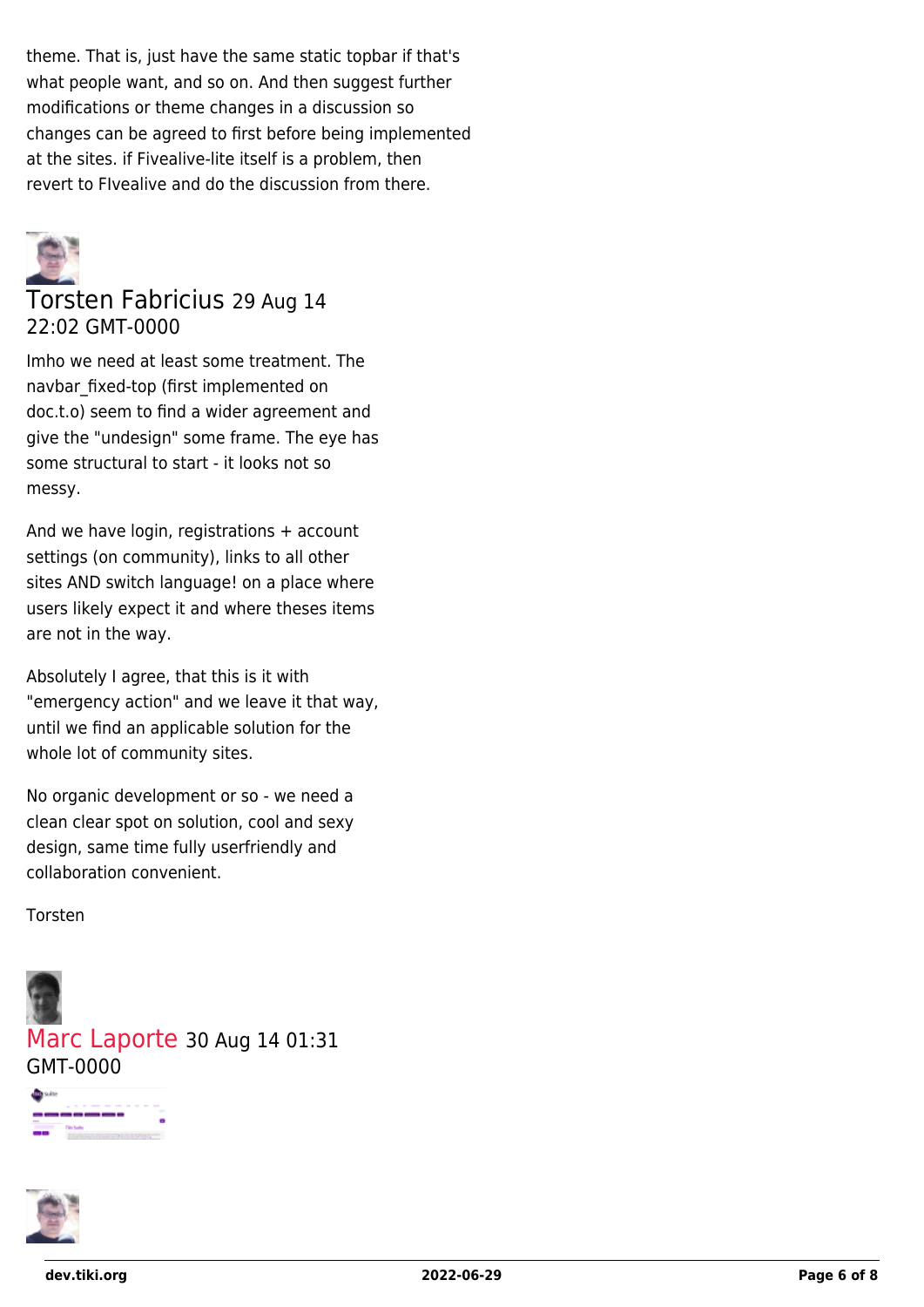#### Torsten Fabricius 29 Aug 14 22:34 GMT-0000

Hello Marc,

in Bonn we discussed the situation as is without blaming somebody, but agreeing, that immediate action is neeed. I insisted to bring the actual visual situation of our websites up on top of the schedule even as it was not originally scheduled for the SysAdmins.

Anyway. Right now I am searching for one or a few designers (grafic designer, communication designer, artist, but no hobby designer like myself) and in prallel I am putting together a frame-concept and workflow for designers to quickly draft and present ...

Amette did help me in the technical aspects - thx. to him taking more than an hour to explain me basic concepts of avoiding unnessesary workload.

Alexandre Quessy might be prepared to do a draft for a theme, but did not 100% agree to go for the big project Tiki community websites. Anyway he and Gary and I are in contact about Tiki design.

Nelson agreed to me for a small bugdet for a designer (not me, I am 100% voluntary) and I agreed to Nelson, that I help all interested designers with coordination and technical issues.

There are a few ideas I remember that you and me shared a while ago, like guiding landing page, guiding CSS3 buttons with semantic content transition effect (just trying to use as few words as possible).

I am not sure, if I would be the right person to lead the project, but I see the situation as crucial and I developed ideas in the last few month, had a lot of discussions on that and all my previous Bootstrap activities are interlinked with the situation somehow ... the situation is not only but maybe at the utmost bad for our marketing ...

So I take as much responsibility on the issue I can carry, until somebody appears who has better project management capabilities - then I will support this person with all power.

This we can only resolve as a Team and a Team we are!